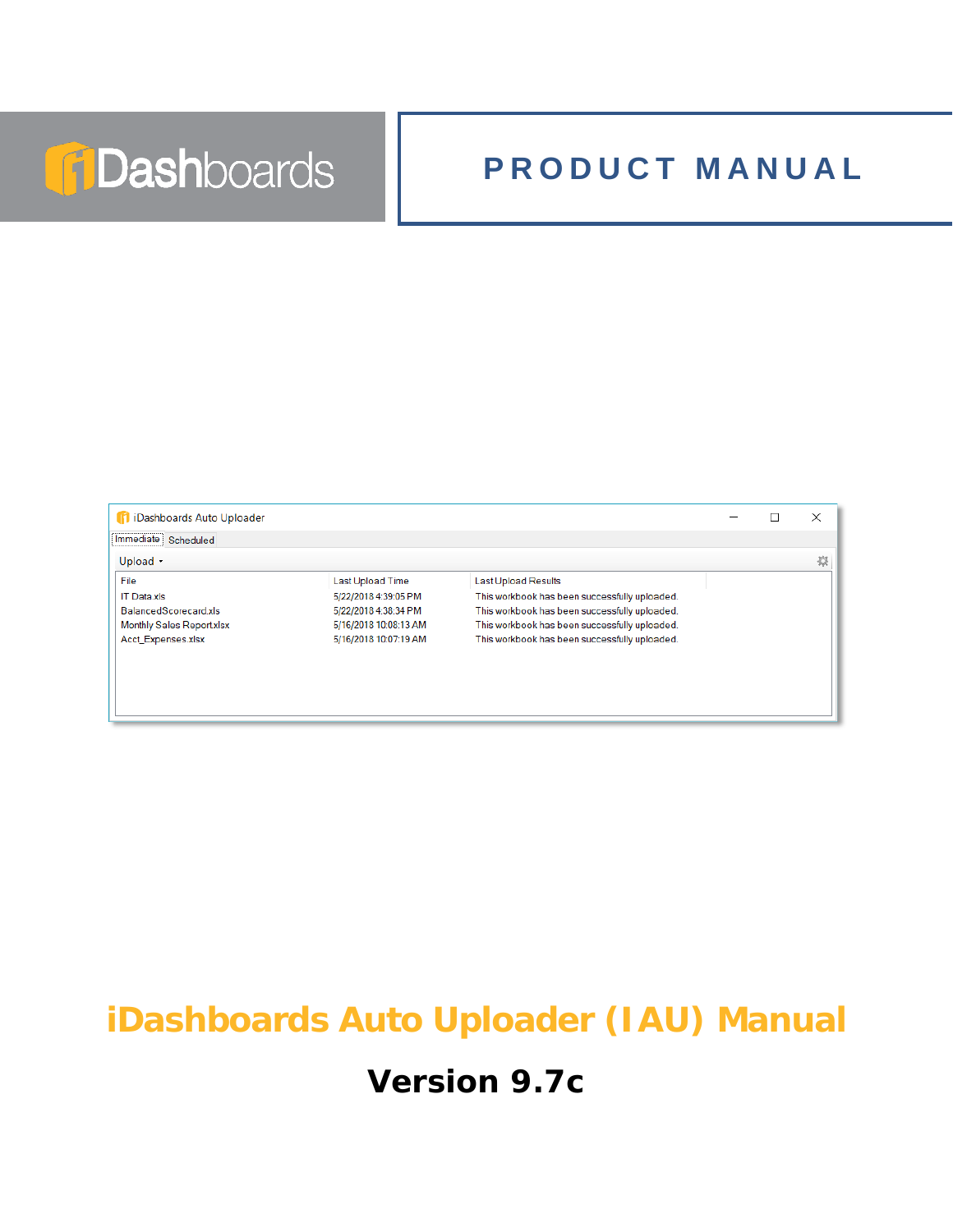### **iDashboards Auto Uploader Manual**

No part of the computer software or this document may be reproduced or transmitted in any form or by any means, electronic or mechanical, including photocopying, recording, or by any information storage and retrieval system, without permission in writing from iDashboards. The information in this document is subject to change without notice. If you find any problems with this documentation, please report them in writing to [support@iDashboards.com.](mailto:support@iDashboards.com) iDashboards does not warrant that this document is error free.

Copyright © 2004 - 2018 iDashboards. All rights reserved.

#### **Trademarks:**

The iDashboards logo and tagline are trademarks of iDashboards.

All other products and company names referenced herein are the trademarks of their respective owners.

Support information:

iDashboards 900 Tower Drive, 4<sup>th</sup> Floor Troy, MI 48098

Phone: (248) 528-7160 Fax: (248) 828-2770

Email: [support@iDashboards.com](mailto:support@iDashboards.com) Web site: [http://www.iDashboards.com](http://www.idashboards.com/)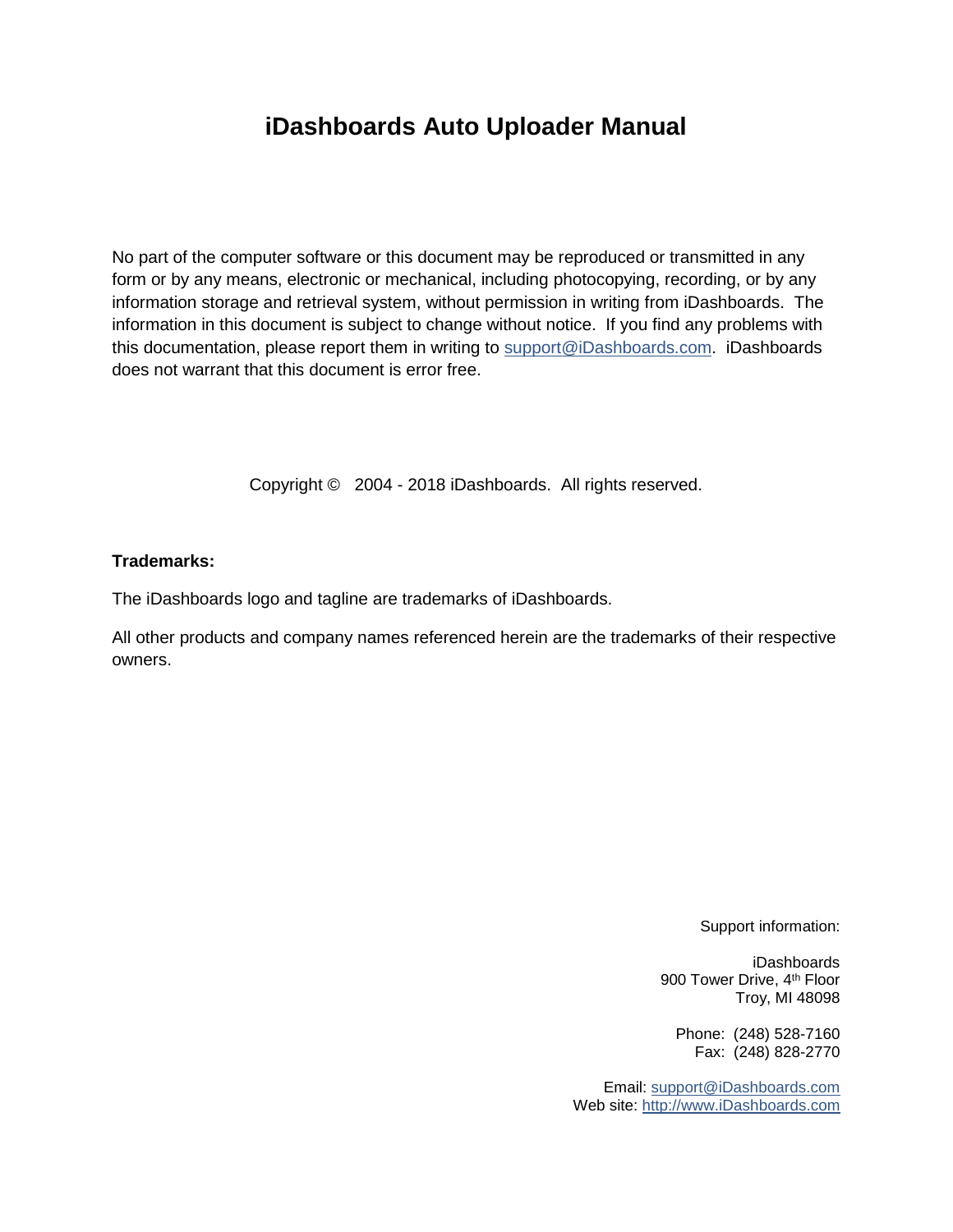### 1. Introduction

The iDashboards Auto Uploader (IAU) allows for direct uploading of Excel files from a client machine to an iDashboards server without requiring the user to log into iDashboards Application. Excel files can be uploaded immediately using the IAU or they can be scheduled for repeated uploads using a scheduling mechanism.

### 2. Product Type and Support

### **2.1 Product Details**

Not all features discussed in this manual are available on every version of iDashboards. Please refer to the iDashboards website to learn more about the differences.

<http://www.idashboards.com/pricing/>

### **2.2 OSKAR**



OSKAR, the Online Support & Knowledge Acquisition Repository, is the preferred support resource for iDashboards' customers, partners and prospects. The OSKAR Support Portal can be used to submit, review and update support tickets.

<https://oskar.idashboards.com/>

Those who have an active, support and maintenance contract with iDashboards also have access to the following content in our User Community:

- **Knowledge Base** Numerous product and technology articles for your review.
- **Community**  Forums and discussion groups for customers to discuss various topics and products amongst themselves.
- **Resources** Many downloadable resources that can be used with iDashboards.
- **Ideas** Area for customers to submit feature requests and great product ideas.
- **Blog**  Thoughts, stories and ideas on data and dashboards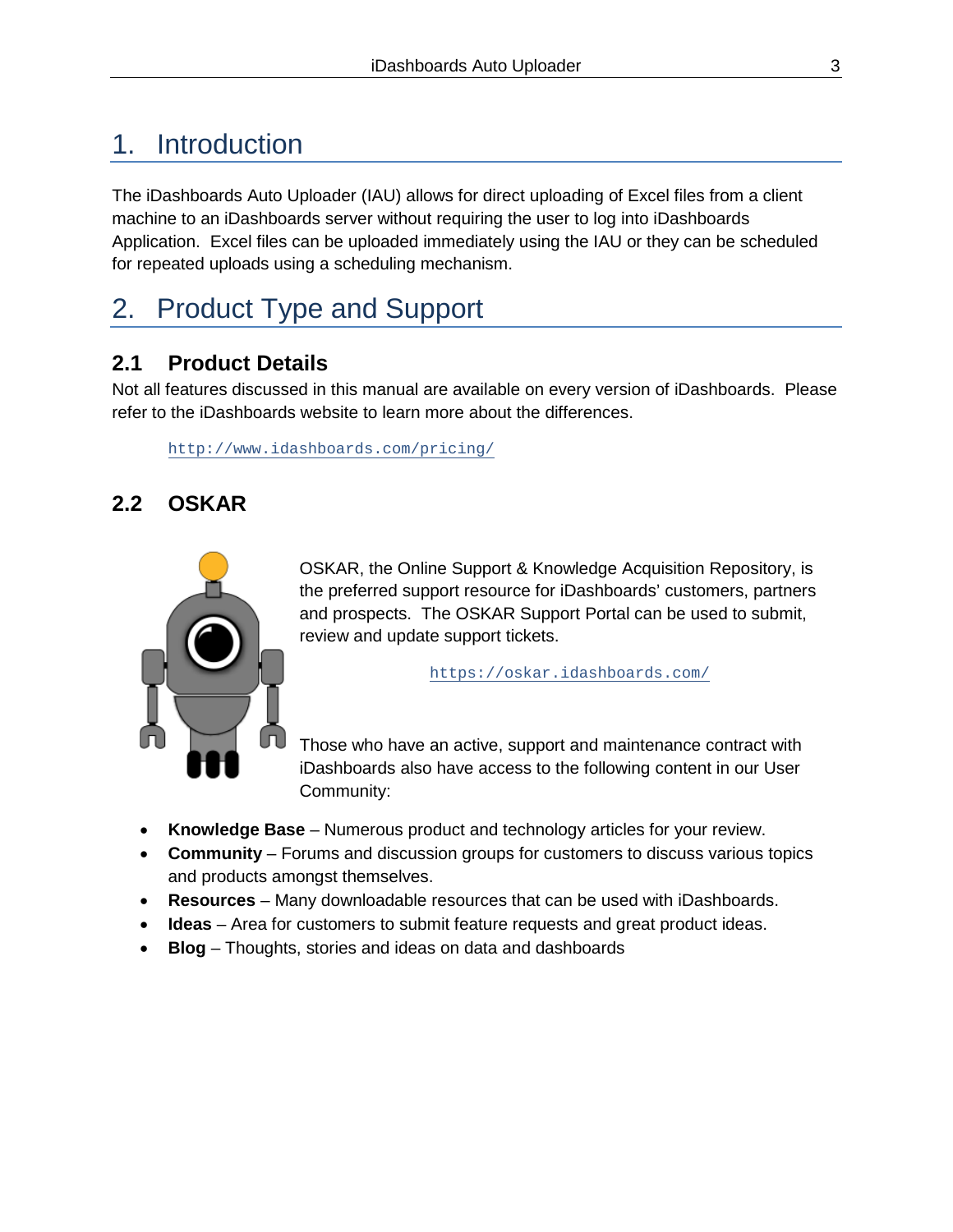# 3. System and User Requirements

The IAU has the following minimum system requirements:

- 64-bit Microsoft Windows 7 or 64-bit Windows Server 2008 R2
- Microsoft .NET 4 Framework Full profile
- Amount of RAM determines ability to upload large Excel files

It also requires that the user running the program to have administrator privileges on the PC for which the IAU is installed. These elevated privileges are necessary to create and execute tasks in the Windows operating system.

### 4. Installing the iDashboards Auto Uploader

The installation wizard is a 64-bit installer, but the application itself can install 32-bit or 64-bit components to match existing installed drivers. The application will be installed into the determined "bitness" folder of Programs Files into a directory path defined as: \iDashboards\iDashboards Auto Uploader.

After the application is successfully installed, an iDashboards folder will appear in the Windows Program Menu containing a shortcut to the application itself as well as the manual.

### 5. Login Credentials

When the application is launched for the first time, the user will be prompted for their iDashboards login credentials. These are the credentials used to log into either:

- iDashboards Enterprise (On-Premises)
	- o iDashboards Data Hub or Administrative Application
		- User Role default values: Admin, Data Admin or Analyst
		- \* \*The minimum required role for using the Auto Uploader can be configured within the Administrative settings. For example, setting the value to 'Viewer' would allow users to utilize this application.
- iDashboards Professional (Cloud)
	- o iDashboards Cloud Admin Application
		- **User Roles: Cloud Admin or Data Analyst**

This is the only time the user will be asked for their credentials, all subsequent upload requests will be made using these credentials.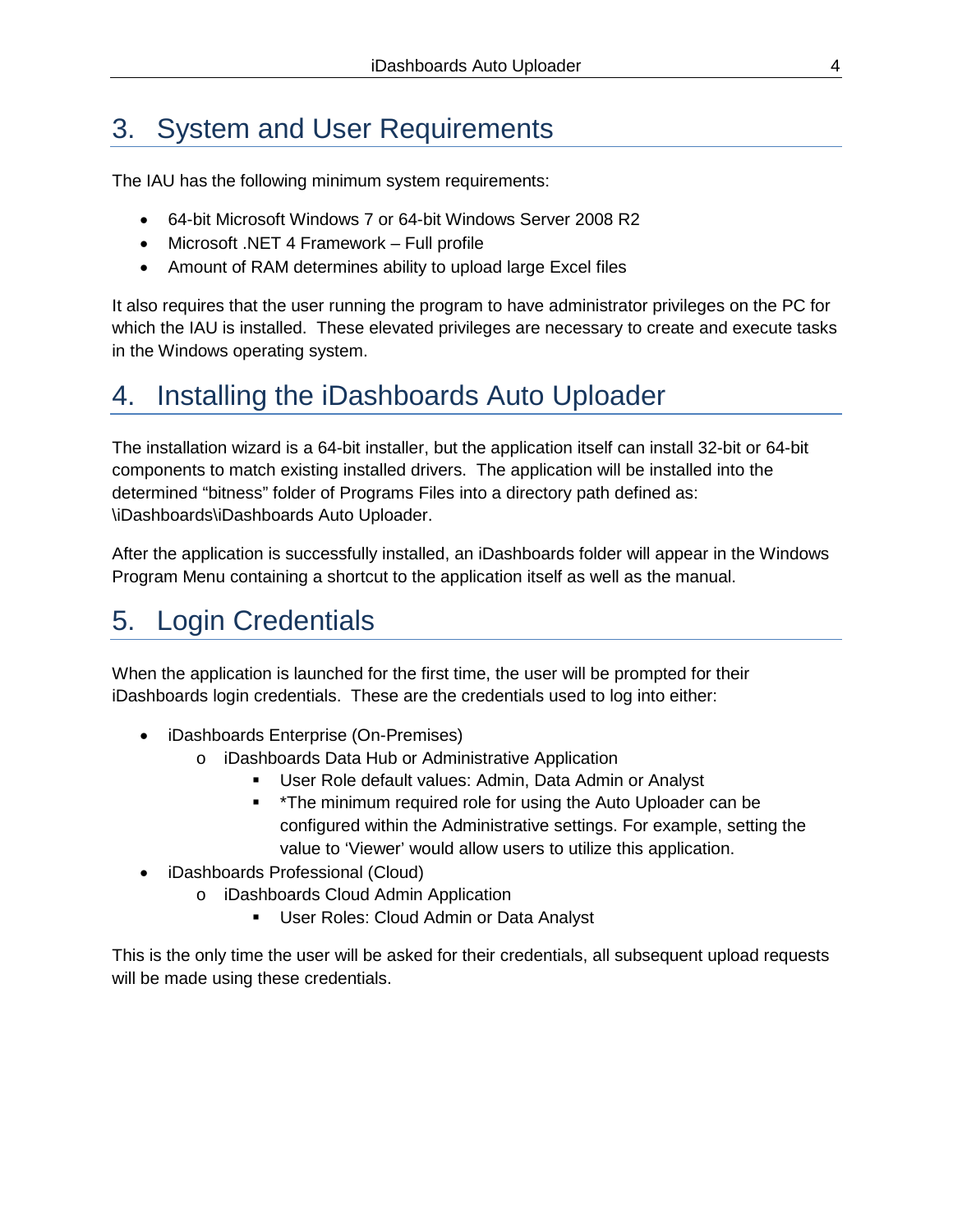### 6. Server URL

A user can change server URL or the login credentials through the IAU application settings. The application settings are accessible by clicking the "gear" icon at the far right of the application tool bar.

### **6.1 Server URL:**

The Server URL is dependent upon the type, and location of your iDashboards product. Example server URL's might include the following options:

- iDashboards Enterprise (On-Premises)
	- o http://<dashmachine:8080>/idashboards
	- o http://<dashmachine:8080>/idbdata (if the Data Hub is installed)
	- o To determine the exact URL:
		- **From the iDashboards Administrative Application, navigate to Data** Sources > Excel Data > Auto Uploader
		- From the iDashboards Data Hub, navigate to Excel Data > Auto Uploader
- iDashboards Professional (Cloud)
	- o <https://cloud.idashboards.com/cloudadmin>
- iDashboards Professional Evaluation (Cloud)
	- o <https://eval.idashboards.com/cloudadmin>

Once the URL has been identified, set the application settings "Server URL" value and click "Save".

# 7. Immediate File Uploads

Excel files can be uploaded directly to the iDashboards server by selecting the "Immediate" tab. The amount of time to upload a file is based on several variables, mostly file size. Upon uploading a file, the user will be presented with an "Upload Successful" window.

**Upload New File** – Expand the "Upload" list and select "New…" Follow the instructions to locate and upload the file.

**Upload File from List** – If the file already exists in the list, right-click the file and select "Upload". Alternatively, left-click the file and then from the "Upload" drop-down menu, choose "Selected".

**Delete File from List** – Right-click the file and select "Remove". This does not delete the Excel file from the file directory, this will only remove the file from the uploader list. Use this for files that no longer exist.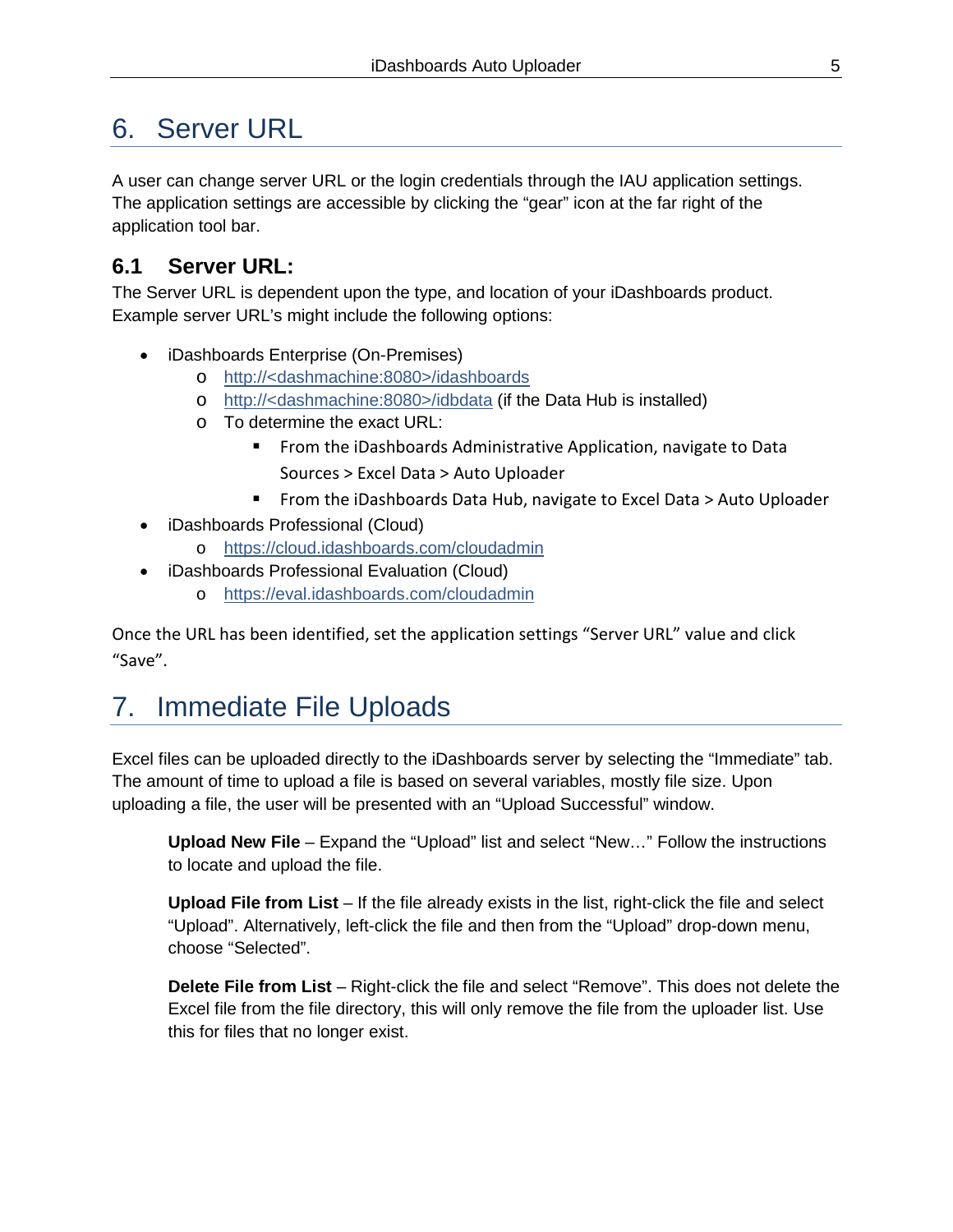### 8. Scheduled File Uploads

Excel files can be scheduled for automated upload to the iDashboards server by selecting the "Scheduled" tab. The amount of time to upload a file is based on several variables, mostly file size. Upon uploading a file, the user will not be presented with an "Upload Successful" window but there will be a field describing the "Last Run Results".

**New Upload Schedule** – Click on the "New" button and follow the instructions to locate and define the upload schedule. After the Excel file has been selected, a schedule for the upload can be established by clicking the "Schedule" button. The following scheduling dialog box will appear.

| <b>Schedule Upload</b>                                                                            |                                      |           |                              |  |                                                             | п      | $\times$ |  |
|---------------------------------------------------------------------------------------------------|--------------------------------------|-----------|------------------------------|--|-------------------------------------------------------------|--------|----------|--|
| <b>Task Name:</b><br>File Name:                                                                   | <b>IT Data.xls</b><br>C:\IT Data.xls |           |                              |  |                                                             |        |          |  |
| Schedule<br>◉ One time<br>$\bigcirc$ Hourly<br>◯ Daily<br>$\bigcirc$ Weekly<br>$\bigcirc$ Monthly | Start:                               | 5/23/2018 | 5:00:00 PM<br>$\blacksquare$ |  | $\leftarrow$ $\boxed{\smile}$ Synchronize across time zones |        |          |  |
|                                                                                                   |                                      |           |                              |  | OK                                                          | Cancel |          |  |

An Excel file can be scheduled for upload according to one of the following schedules:

**One time** – The Excel file will be uploaded once at the indicated time.

**Hourly** – The Excel file will be uploaded at the indicated time and repeated based on the selected hourly value (1, 2, 4, 6 or 12 hours).

**Daily** – The Excel file will be uploaded at the indicated time according to the day reoccurrence indicated.

**Weekly** – The Excel file will be uploaded at the indicated time on the specified days according to the week reoccurrence indicated.

**Monthly** – The Excel file will be uploaded at the indicated time in the specified months on the particular days selected.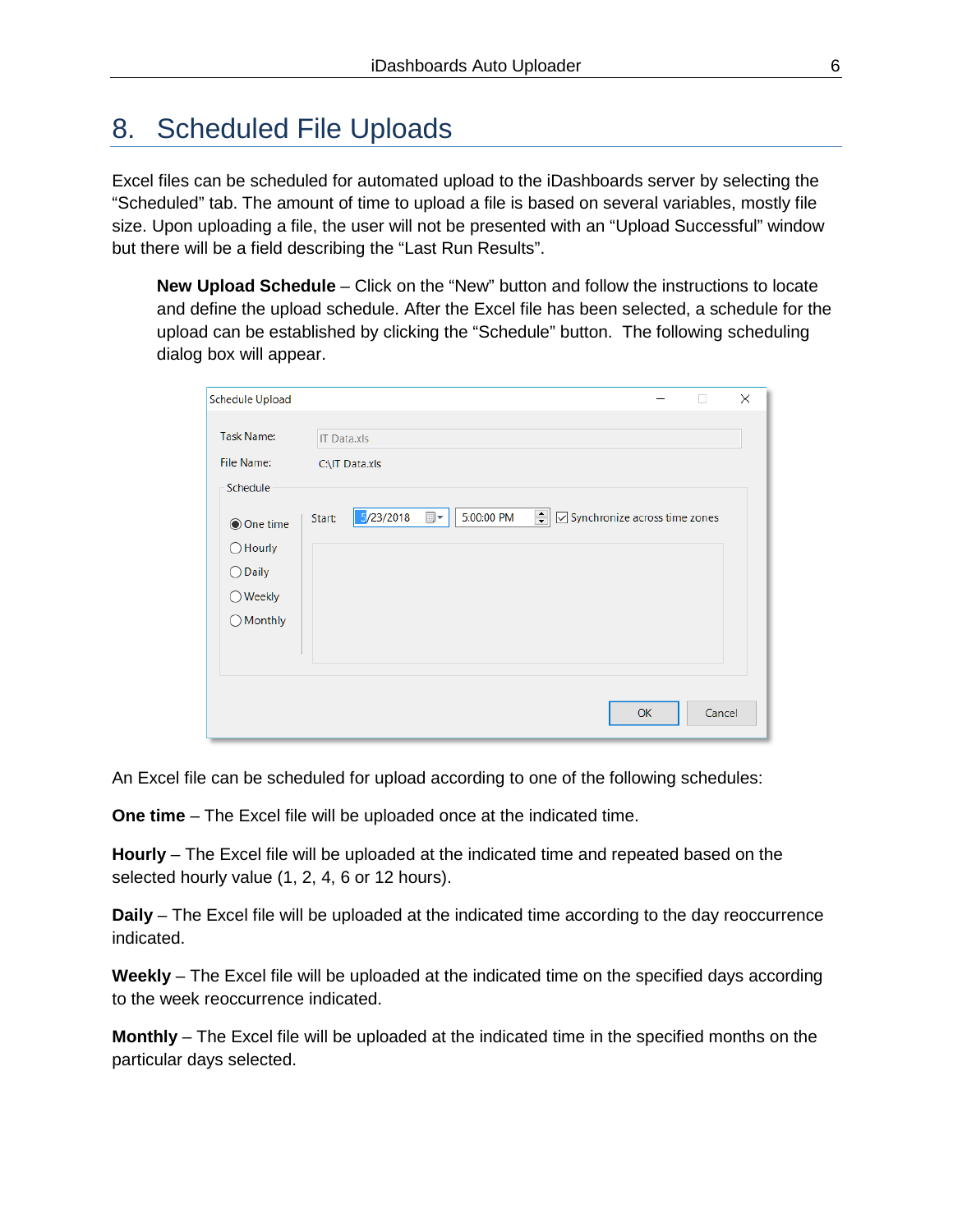### 9. Viewing Schedule Tasks

The Excel files scheduled for upload appear in a list that is displayed when the application is first opened. A scheduled upload can be managed by first selecting the scheduled upload and either using the "Edit" drop-down menu or right-clicking and using the context menu.

| <b>1</b> iDashboards Auto Uploader                                                 |                          |                                                                                                                                                                                                                                                                                                 |                                                                                                                |                                                                                        |                                                                                                                           | - |  | ×  |
|------------------------------------------------------------------------------------|--------------------------|-------------------------------------------------------------------------------------------------------------------------------------------------------------------------------------------------------------------------------------------------------------------------------------------------|----------------------------------------------------------------------------------------------------------------|----------------------------------------------------------------------------------------|---------------------------------------------------------------------------------------------------------------------------|---|--|----|
| Immediate Scheduled                                                                |                          |                                                                                                                                                                                                                                                                                                 |                                                                                                                |                                                                                        |                                                                                                                           |   |  |    |
| New Actions -                                                                      |                          |                                                                                                                                                                                                                                                                                                 |                                                                                                                |                                                                                        |                                                                                                                           |   |  | な様 |
| File<br>BalancedScorecard.xls<br>Finance xlsx<br>HR data.xls<br><b>IT Data xls</b> | Yes<br>Yes<br>Yes<br>Yes | Enabled? Upload Schedule<br>At 5:00 AM every Monday, Wednesday, Friday of every week, starting 1/1/2018<br>At 7:00 AM every day<br>At 12:00 PM on 1/1/2018 - After triggered, repeat every 1 hour indefinitely.<br>At 8:30 AM on 5/23/2018 - After triggered, repeat every 1 hour indefinitely. | Next Run Time<br>5/25/2018 6:00:00 AM<br>5/24/2018 8:00:00 AM<br>5/23/2018 10:00:00 AM<br>5/23/2018 9:30:00 AM | <b>Last Run Time</b><br>Never<br>Never<br>5/23/2018 9:00:01 AM<br>5/23/2018 8:30:00 AM | <b>Last Run Results</b><br>This workbook has been successfully uploaded.<br>This workbook has been successfully uploaded. |   |  |    |

The options that are available for a scheduled upload are:

**Upload Now** – This option will immediately upload the associated file to iDashboards.

**Schedule** – This option will open the schedule dialog to allow the alteration of the upload schedule.

**Disable** – This option will disable the scheduled upload. A disabled upload will not be executed.

**Export** – This option will export the task associated with the scheduled upload to an XML document.

**Delete** – This option will delete the scheduled upload. The file associated with the upload will NOT be deleted.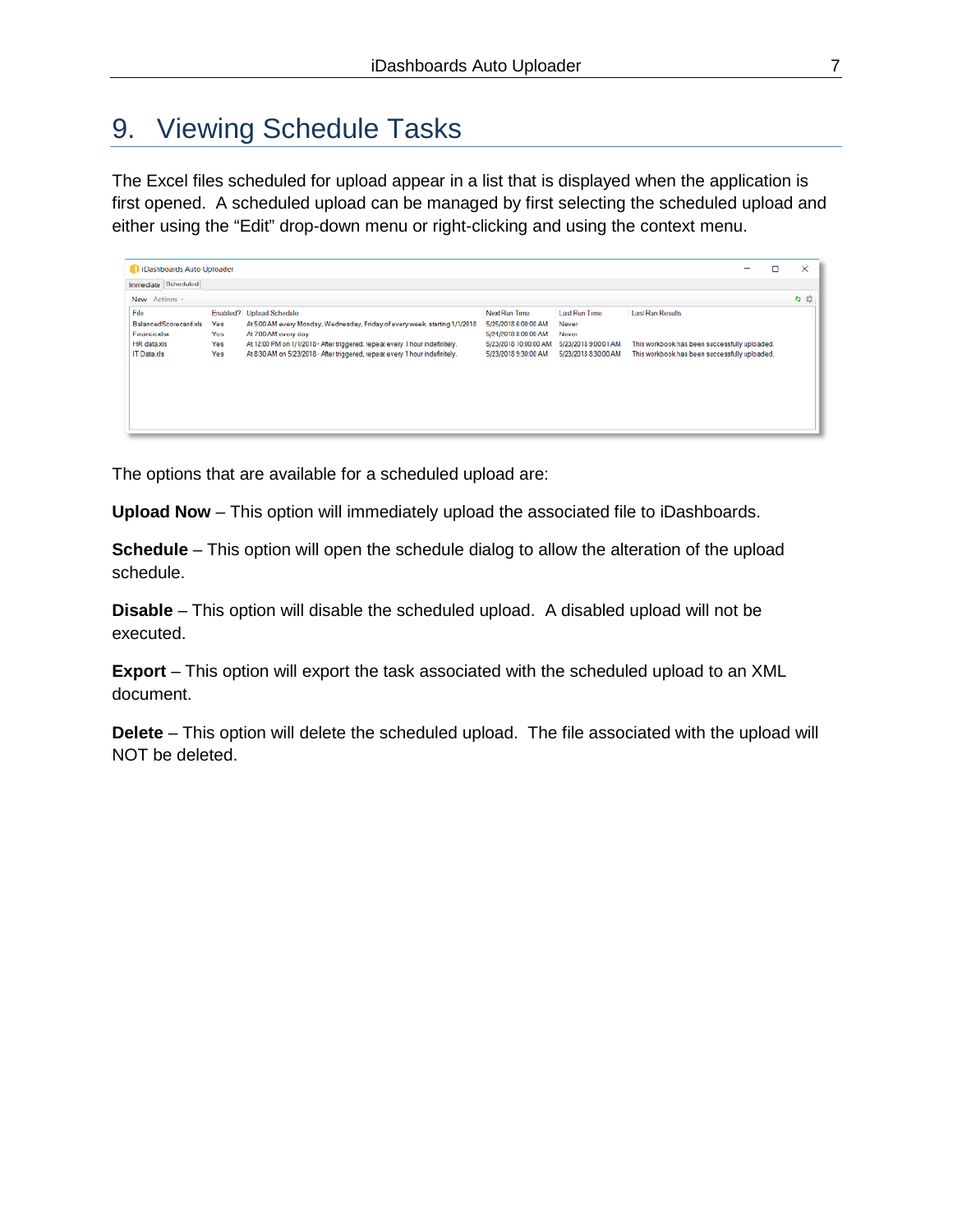# 10. Uninstalling the iDashboards Auto Uploader

The iDashboards Auto Uploader can be uninstalled using the "Uninstall or change a program" item under the Microsoft Windows "Apps & Features" (or "Add/Remove Programs") settings. All scheduled tasks will be removed when the application is uninstalled. Schedules will not be removed when the product is upgraded.

### 11. Administrative Troubleshooting

### **11.1 32/64 Bit**

A 64-bit Operating System is required to install the IAU. However, applications and drivers can exist as 32-bit on those same computers. Therefore it should be noted:

- When Microsoft Office is not installed, then the 32-bit Access Connectivity Engine (ACE) driver is installed along with the 32-bit IAU installation.
- When Microsoft Office is installed as 32-bit application, and its 32-bit ACE driver is recognized, then the 32-bit ACE driver is used with the 32-bit IAU.
- When Microsoft Office is installed as 32-bit application, and its 32-bit ACE driver is NOT recognized, then the 32-bit ACE driver is installed along with the 32-bit IAU installation.

In environments with the 32-bit ACE driver, memory issues might exist for some 'large' Excel file uploads.

- To resolve memory problems:
	- o Uninstall the IAU (which is 32-bit using the 32-bit ACE driver).
	- o Uninstall the 32-bit ACE driver, if it was not part of Microsoft Office.
	- o Install 64-bit ACE driver.

<https://help.idashboards.com/links/accessdatabaseengine/64>

o Reinstall the IAU (which will now detect 64-bit ACE driver and therefore install as 64-bit).

When 32-bit Microsoft Office is installed and its ACE driver is recognized, upgrading to the 64 bit ACE driver could result in an error message stating "You cannot install the 64-bit version of Microsoft Access Database Engine 2010 because you currently have 32-bit Office products installed." Upgrading to 64-bit Microsoft Office might not be practical, so there is a workaround to force the installation of the 64-bit ACE driver.

- Open the Windows Command Prompt (Run  $\rightarrow$  cmd).
- Change to the directory for the AccessDatabaseEngine\_x64.exe file (cd Downloads).
- Run this command:

AccessDatabaseEngine\_x64.exe /passive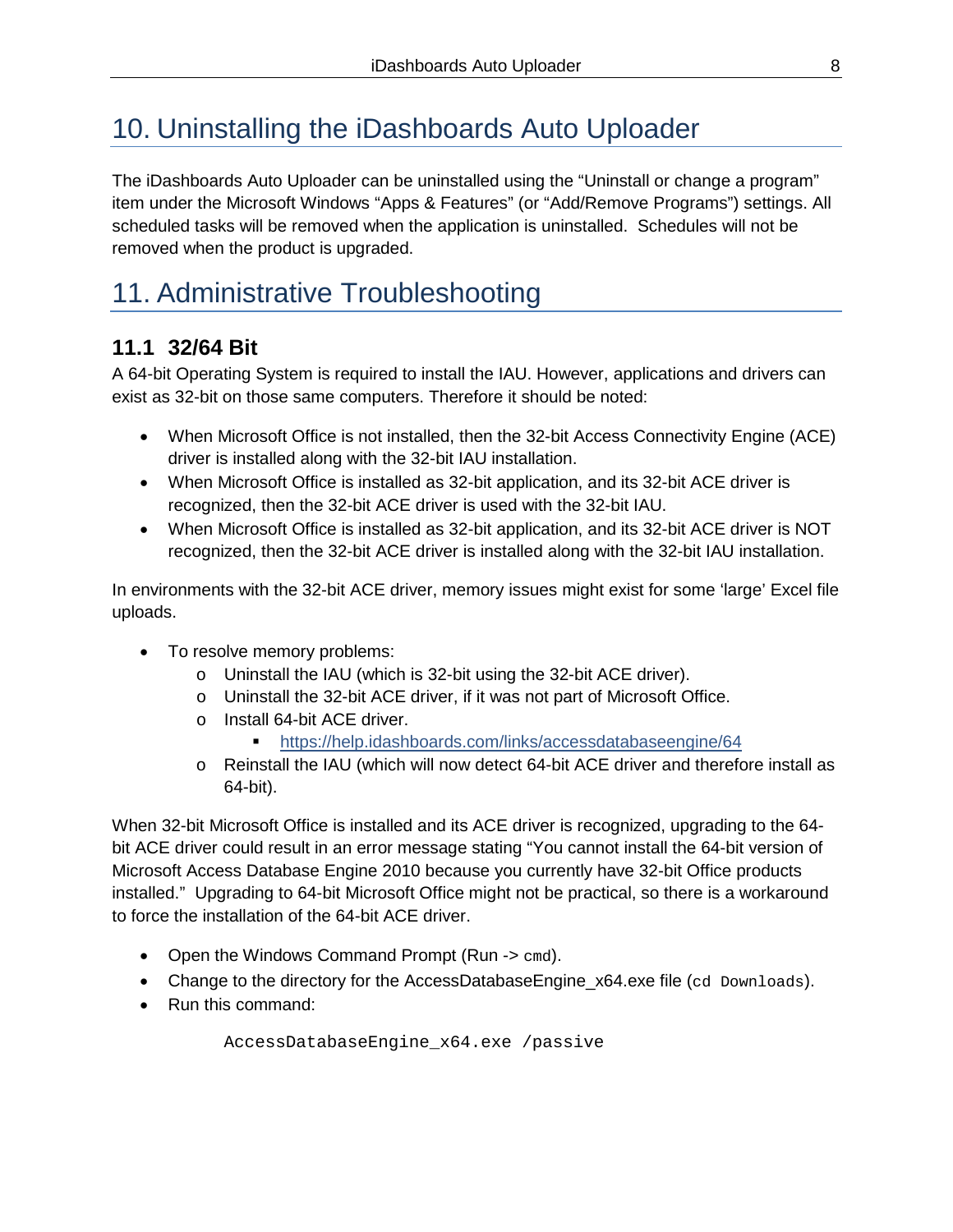### **11.2 Increase Workbook Extract (.wbx) file size**

**NOTE: iDashboards Professional (Cloud) has a maximum Excel file size limit of 10MB.** 

**NOTE: Only iDashboards Enterprise (On-Premises) has the option to increase the maximum Excel file size limit. Check with your iDashboards administrator to determine accessibility to the installed server files.**

Before increasing the file size limit, it is important to understand how the client and server handle the upload process. When the client computer is triggered to upload an Excel file to the server, a series of temporary files are created in the following folder location:

/Users/*<username>*/AppData/Local/Temp/

One file is the Workbook Extract (.wbx) file. It can around 2 times larger than the original Excel file, and has a default maximum file size of 200 MB. This Workbook Extract file is what actually gets uploaded to the server. When this file size is exceeded there is an error message stating:

*"The file to be uploaded is ###.##MB (###,###,### bytes), which exceeds the maximum file size of 200.00MB."* 

You can override this default value by adding a property to the server's ivizgroup.properties file. The property is "*WEBAPP\_NAME*.wbextract.upload.file.size.max", where *WEBAPP\_NAME* is either "idbdata" or "idashboards" (match this to the Server URL defined in iDashboards Auto Uploader Application Settings). The value needs to be accompanied with the unit value of GB, MB, KB or for an unlimited file size use '-1' without a unit value. Add the property to the ivizgroup.properties file, save and close it. There is no need to restart the iDashboards application Tomcat server.

**NOTE: By default, iDashboards will look for the ivizgroup.properties file in the <IVIZGROUP HOME>\config directory. Refer to the Administrator Manual for details.**

Examples of ivizgroup.properties entry:

# Maximum file size for Workbook Extract (.wbx) Upload to Data Hub. idbdata.wbextract.upload.file.size.max=1GB

# Maximum file size for Workbook Extract (.wbx) Upload to iDashboards. idashboards.wbextract.upload.file.size.max=-1